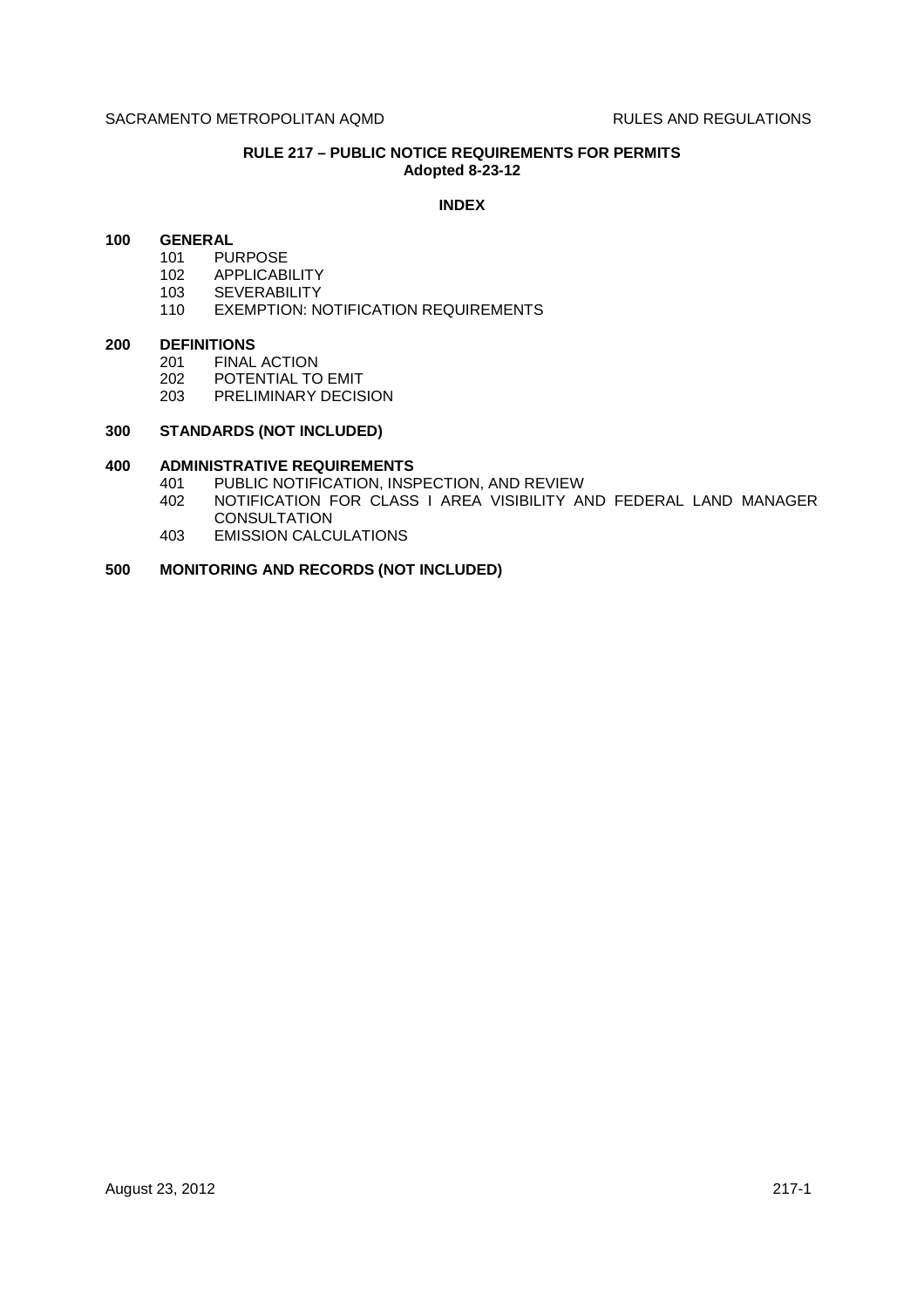#### SACRAMENTO METROPOLITAN AOMD **RULES AND REGULATIONS**

Pollutant

### 100 **GENERAL**

- 101 **PURPOSE:** The purpose of this rule is to provide an administrative mechanism for public notification and review of the issuance of authorities to construct and permits to operate at new and modified stationary air pollution sources.
- 102 **APPLICABILITY:** This rule shall apply to all new stationary sources and emissions units and all modifications to existing stationary sources and emissions units which are subject to Rule 201, GENERAL PERMIT REQUIREMENTS, except that emissions units exempted by Rule 201 must be included in the potential to emit of the stationary source unless the emissions unit emits less than 2 pounds per day of each pollutant. This rule shall not apply to prescribed burning of forest, or range land, road construction or any other non-stationary source common to timber harvesting. This Section 102 shall not be used to exempt any stationary source or modification, which would be subject to review under U.S. Environmental Protection Agency regulations, from permit requirements.
- 103 **SEVERABILITY:** If a court of competent jurisdiction issues an order that any provision of this rule is invalid, it is the intent of the Board of Directors of the District that other provisions of this rule remain in full force and effect to the extent allowed by law.
- 110 **EXEMPTION: NOTIFICATION REQUIREMENTS:** The requirements of Section 401, relating to notification, publication, and public inspection of Preliminary Decisions; and notification, publication, and public inspection of Final Actions shall not apply if the application is for any new or modified emissions unit where the combined potential to emit from the project would have an increase in potential to emit, as defined in Section 403, of less than the amounts listed below. This exemption does not apply where emission offsets are required pursuant to the applicable New Source Review requirements.

| Pollutant                  |                           |
|----------------------------|---------------------------|
| Volatile organic compounds | 5,000 pounds per quarter  |
| Nitrogen oxides            | 5,000 pounds per quarter  |
| Sulfur oxides              | 9,200 pounds per quarter  |
| PM <sub>10</sub>           | 7,300 pounds per quarter  |
| PM2.5                      | 10 tons per year          |
| Carbon monoxide            | 49,500 pounds per quarter |

- 200 **DEFINITIONS:** Unless otherwise defined below, the terms in this rule are defined in Rule 101, GENERAL PROVISIONS AND DEFINITIONS, Rule 201, GENERAL PERMIT REQUIREMENTS, and Rule 214, FEDERAL NEW SOURCE REVIEW.
	- 201 **FINAL ACTION:** The final action to grant or deny a permit pursuant to Rule 201, GENERAL PERMIT REQUIREMENTS.
	- 202 **POTENTIAL TO EMIT:** The maximum physical and operational design capacity to emit a pollutant. Limitations on the physical or operational design capacity, including emissions control devices and limitations on hours of operation, may be considered only if such limitations are incorporated into the applicable Authority to Construct and Permit to Operate as a permit condition that is enforceable as a practical matter and, for all new and modified major stationary sources, federally enforceable. The potential to emit shall include both directly emitted and fugitive emissions.
	- 203 **PRELIMINARY DECISION:** The proposed action of the Air Pollution Control Officer to grant or deny a permit, pursuant to Rule 201, GENERAL PERMIT REQUIREMENTS. This includes the preliminary decision to determine whether a power plant over 50 megawatts will be in compliance with all applicable New Source Review requirements.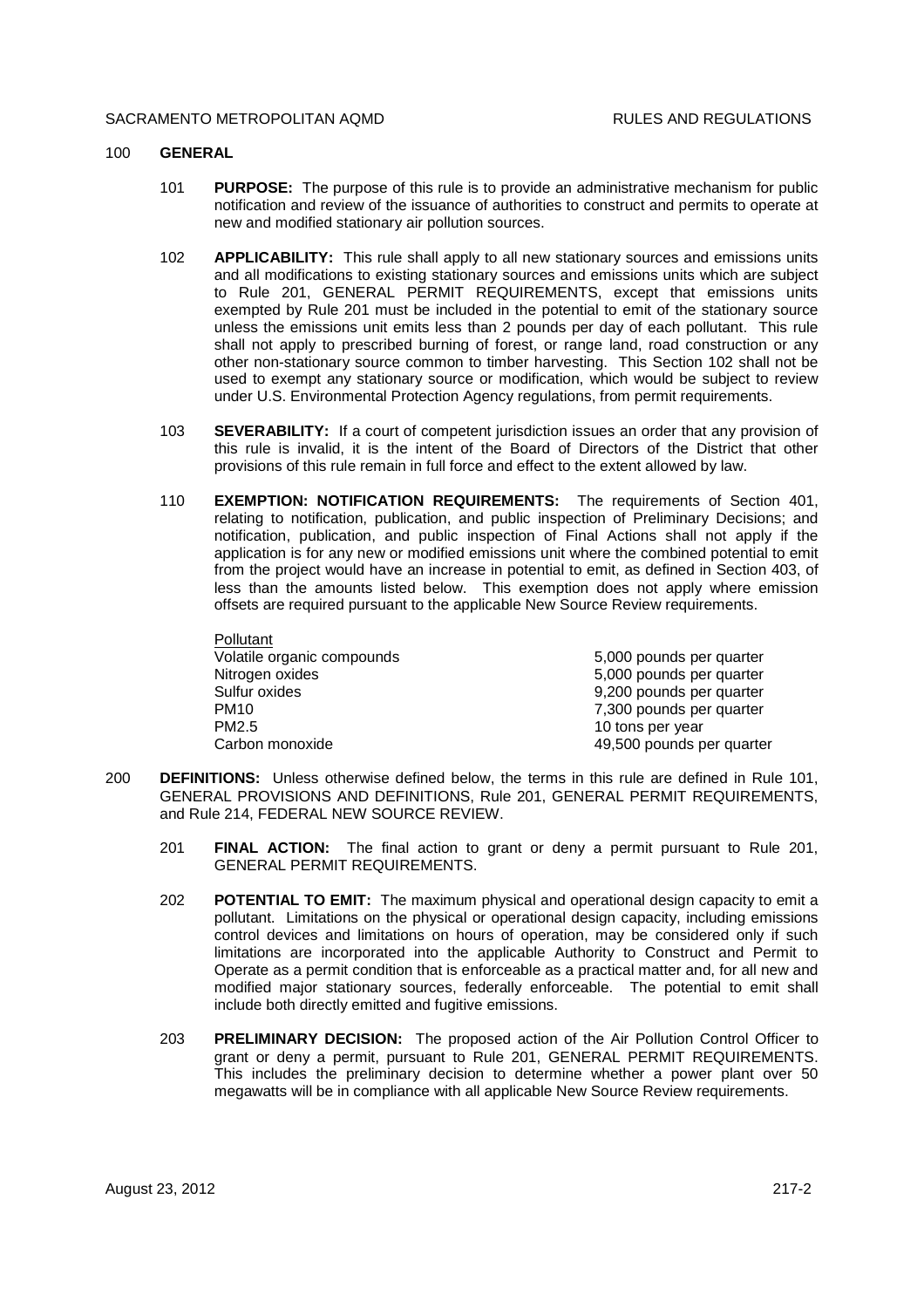## 300 **STANDARDS (NOT INCLUDED)**

## 400 **ADMINISTRATIVE REQUIREMENTS**

- 401 **PUBLIC NOTIFICATION, INSPECTION, AND REVIEW:** Except as provided in Section 110, the following administrative requirements shall apply to all preliminary decisions and final actions:
	- 401.1 **PRELIMINARY DECISION NOTIFICATION:** The Air Pollution Control Officer shall transmit to the California Air Resources Board and the U.S. Environmental Protection Agency the Air Pollution Control Officer's preliminary written decision and analysis for sources subject to Best Available Control Technology or emission offsets, upon issuance of the preliminary decision, for a 30-day review period.
	- 401.2 **PUBLICATION AND PUBLIC COMMENT:** Within ten calendar days following a preliminary decision, the Air Pollution Control Officer shall publish in at least one newspaper of general circulation in the District a notice stating the preliminary decision of the Air Pollution Control Officer, noting how pertinent information can be obtained, and inviting written public comment for a 30-day period following the date of publication. The notice shall include the time and place of any hearing that may be held, including a statement of procedure to request a hearing (unless a hearing has already been scheduled). The Air Pollution Control Officer shall give notice of any public hearing at least 30 days in advance of the hearing.
	- 401.3 **PUBLIC INSPECTION:** The Air Pollution Control Officer shall make available for public inspection at the District's office the information submitted by the applicant and the Air Pollution Control Officer's written analysis no later than the date the notice of the preliminary decision is published, pursuant to Section 401.2. All such information shall be transmitted no later than the date of publication to the California Air Resources Board and the U.S. Environmental Protection Agency regional office, and to any party which requests such information. Information submitted which contains trade secrets shall be handled in accordance with Section 6254.7 of the California Government Code and relevant sections of the California Administrative Code.
	- 401.4 **AUTHORITY TO CONSTRUCT, FINAL ACTION NOTIFICATION:** The Air Pollution Control Officer shall provide written notice of the final action to the applicant, the U.S. Environmental Protection Agency, the California Air Resources Board, and to any party that requests such information. The Air Pollution Control Officer shall publish the notice, only after considering all written comments, on the District's website and shall make the notice and all supporting documents available for public inspection at the District's office.
- 402 **NOTIFICATION FOR CLASS I AREA VISIBILITY AND FEDERAL LAND MANAGER CONSULTATION:** In addition to the public notification procedures of Section 401, the following additional administrative requirements shall apply to all preliminary decisions and final actions that require a visibility analysis to be prepared pursuant to Rule 214, FEDERAL NEW SOURCE REVIEW.
	- 402.1 **PUBLIC HEARING:** The Air Pollution Control Officer shall provide an opportunity for a public hearing allowing interested persons to appear and submit comments on the air quality impact of the source, alternatives to it, the control technology required, and other appropriate considerations as allowed by 40 CFR 51.166(q)(2)(v). The Air Pollution Control Officer shall give notice at least 30 days in advance of the hearing.